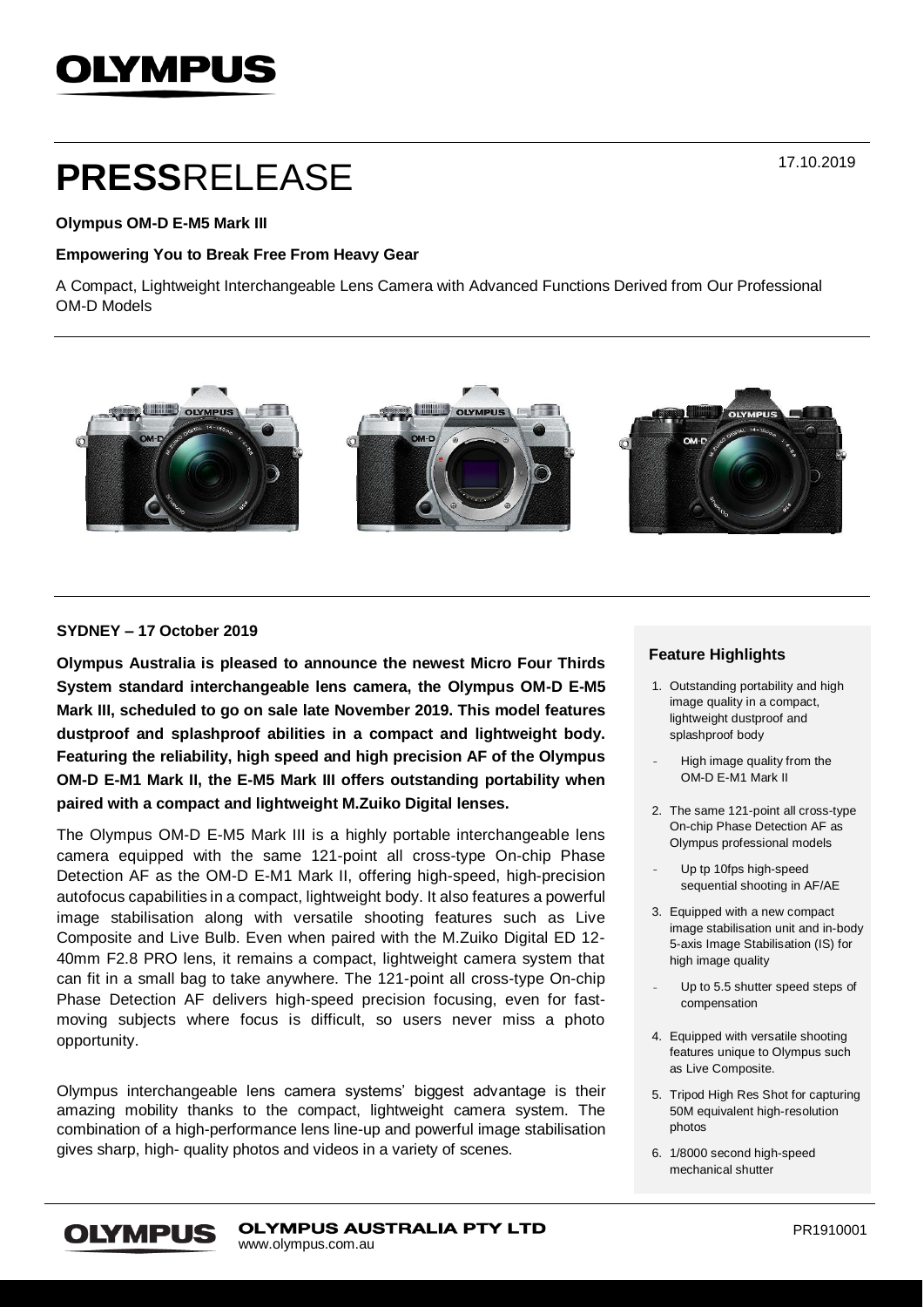# **Key Features**

# **I. Outstanding portability and high image quality in a compact, lightweight dustproof and splashproof body**

# **Compact, lightweight overall system**

All parts of the E-M5 Mark III have been miniaturized to provide the smallest body possible. Dramatic improvements in power-saving performance make it possible to use the more compact BLS-50 battery for an even more lightweight and compact form overall. This model can easily be carried on trips even when paired with a largediameter standard zoom lens. The compact system size means that users can shoot for long periods of time in locations where tripods cannot be used so photo opportunities are not missed. Olympus also offers a diverse lineup of high-resolution, compact, lightweight interchangeable lenses.

# **High image quality from the OM-D E-M1 Mark II**

Just as on the E-M1 Mark II, this model boasts a combination of the approximate 20.4 Megapixel Live MOS sensor, the latest high-speed TruePic VIII image processor, and powerful image stabilisation. When paired with high-resolution M.Zuiko Digital lenses, it is capable of capturing images with minimal noise even at high-sensitivity settings and delivers high image quality with minimal distortion up to the edges of the shot.

# **Excellent dustproof, splashproof and freezeproof performance**

The entire camera body is sealed for high-performance dustproof, splashproof, and freezeproof capabilities so users can focus on shooting with the E-M5 Mark III<sup>1</sup> without worrying about the environment. This model is also equipped with SSWF (Super Sonic Wave Filter) that vibrates the image sensor filter 30,000 times per second to drastically reduce the amount of dust and dirt that ends up in photos.

# **Delta shape that inherited from the OM-1**

**OLYMPUS** 

Across the globe, the Olympus OM-1<sup>2</sup> was highly regarded as a compact, highperformance system SLR. One of its iconic features was its delta shape of the viewfinder, resulting in a classy form that made it a pleasure to own. This delta shape is used on this model, along with thumb rests on the back with an enlarged grip to provide a more solid hold on the camera.







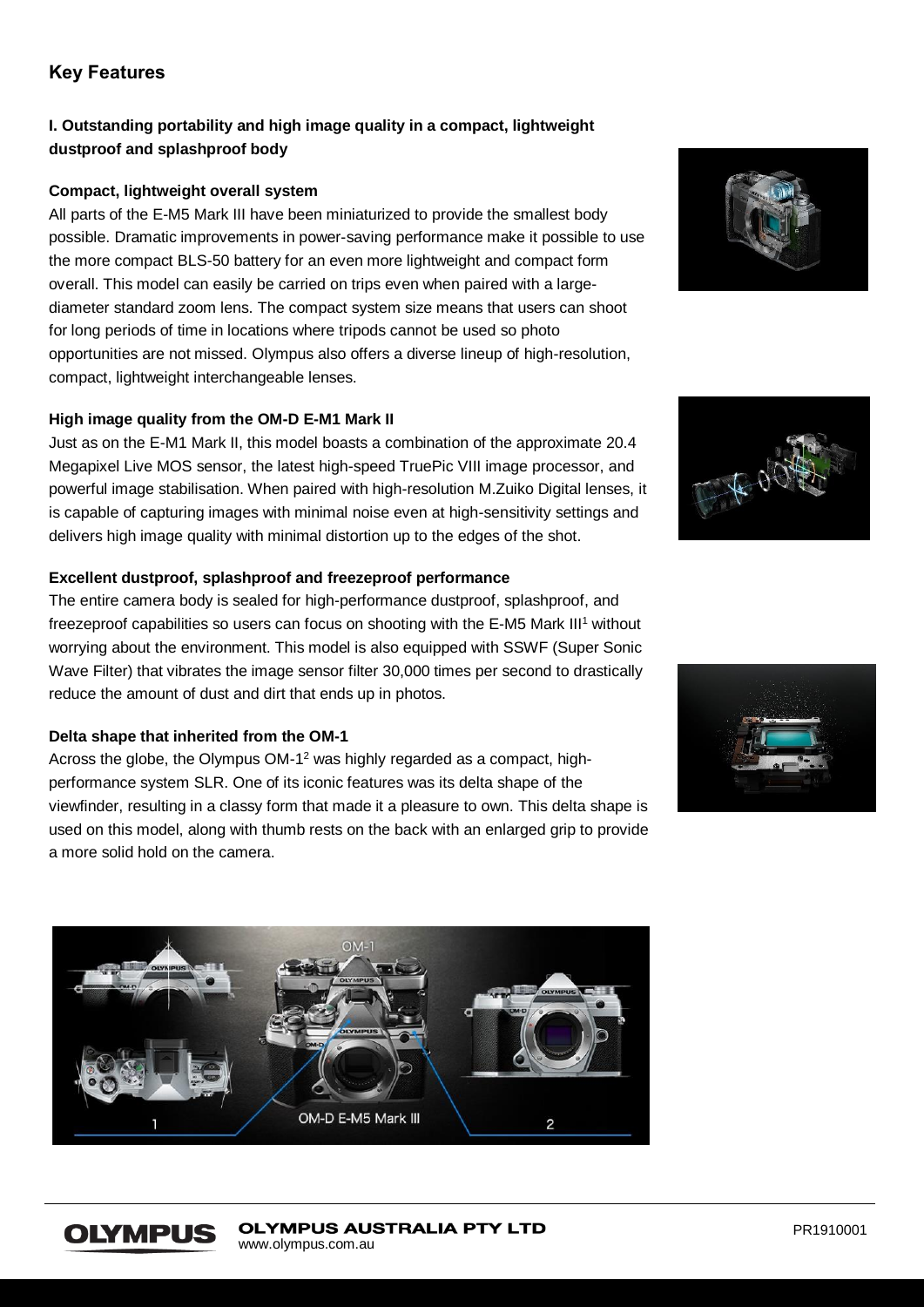# **II. Same 121-point all cross-type On-chip Phase Detection AF as Olympus professional models**

# **121 AF points for greater focusing freedom**

The E-M5 Mark III is equipped with 121-point all cross-type On-chip Phase Detection AF for focusing across a wide range of the screen, a staple feature in the E-M1 Mark II. Unlike DSLR cameras, there is no degradation in AF precision when using a fast lens. The E-M5 Mark III offers high-precision, high-speed focusing from the maximum aperture setting of all M.Zuiko Digital lenses regardless of subject patterns. The algorithm has also been improved over previous models, preventing the focus from unexpected jumping to the background even in mixed perspective scenes with near and far subjects.

# **Up to 10 fps high-speed sequential shooting in AF/AE tracking, optimal for moving subjects**

Up to 10 fps high-speed sequential shooting in AF/AE tracking is possible on this model for capturing subjects with intense movements, such as sports photography. The moving subject tracking algorithm utilizes AF information from both Live View images and recorded images to enable quick tracking of unpredictable subject movement and changes in subject speed.

# **Lens design for high-speed autofocus**

M.Zuiko Digital lenses offer compact, lightweight lenses for fast focusing, which use an actuator that enables high-speed, high-precision, quiet lens driving. The high-speed, high-precision AF of the E-M5 Mark III brings out the full potential of the superior focusing available with M.Zuiko Digital lenses.

# **III. Equipped with a new compact image stabilisation unit and in-body 5-axis Image Stabilisation (IS) for high image quality**

### **Maximum 5.5 shutter speed steps of compensation<sup>3</sup> with in-body 5-axis IS**

A new 5-axis IS unit was developed to deliver a high level of image stabilisation in a compact, lightweight body. Based on camera shake information obtained from the highsensitivity gyro sensor and image analysis, the TruePic VIII image processor precisely controls the IS unit to enable up to 5.5 shutter speed steps of compensation performance. The in-body 5-axis IS ensures image stabilisation with all M.Zuiko Digital lenses used with the E-M5 Mark III. In addition to angular and shift blur, roll blur, which cannot be compensated for by in-lens image stabilisation only, is corrected for powerful handheld shooting support.

### **Support for 5-axis sync IS**

By synchronizing the in-lens IS of supported lenses<sup>4</sup> with in-body 5-axis IS, the  $E-M5$ Mark III delivers higher image stabilisation for up to approximately 6.5 shutter speed steps<sup>5</sup> of compensation performance, making it perfect for dim situations and telephoto shooting.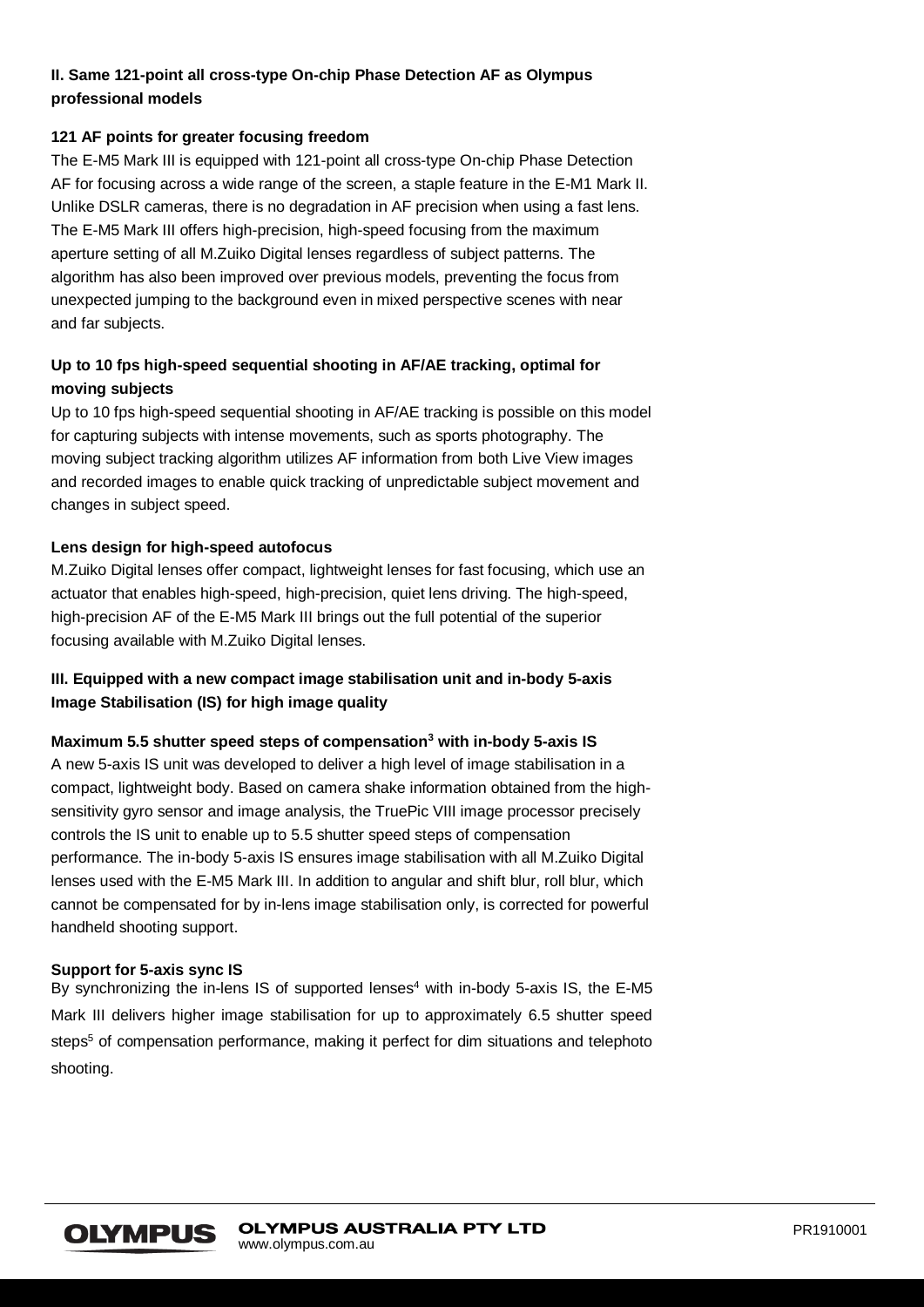# **IV. Equipped with versatile shooting features unique to Olympus such as Live Composite**

# **Live Composite for long exposure shooting**

This model is equipped with Live Composite, which overlaps multiple shots recorded at the same shutter speed and composites only the sections that are brighter for capturing light trails. This feature helps prevent the common phenomenon of images that are too bright overall when shooting long exposures. Users can check the progress of light trails in real-time using Live View, something that is not possible on an SLR.

# **Pro Capture mode for capturing a split-second moment**

Pro Capture mode makes it possible to record scenes that are difficult to time at a full pixel count of 20M, such as a bird taking flight. From the moment the shutter button is pressed fully, 14 frames are retroactively recorded, and up to 30 fps high-speed shooting is available in Pro Capture H. RAW recording is also supported.

# **Focus Bracketing and Focus Stacking for close-up shots**

Focus Bracketing can capture up to 999 shots with a single shutter activation while shifting the focal position slightly between each shot. The amount of focal shift can be selected from 10 levels, and recorded images can be combined into a single image using Olympus Workspace V1.1 image editing software. It is possible to create a single image with a depth of field that cannot be obtained simply by stopping down the aperture. Because the aperture is not stopped down too far during shooting, this feature also enables high image quality. The camera is also equipped with Focus Stacking, which automatically composites images on the camera. Eight photos with different focal positions are composited on the camera for a photo with a greater depth of field that is in focus from the foreground to the background.

### **Tripod High Res Shot for capturing 50M equivalent high-resolution photos**

Tripod High Res Shot shifts the image sensor in 0.5-pixel increments while capturing 8 sequential shots, which are then merged into a single 50M equivalent high-resolution photo. This feature is perfect for landscape shots, product photography in a studio, and other situations that require high-definition images.



#### **OLYMPUS AUSTRALIA PTY LTD OLYMPUS** www.olympus.com.au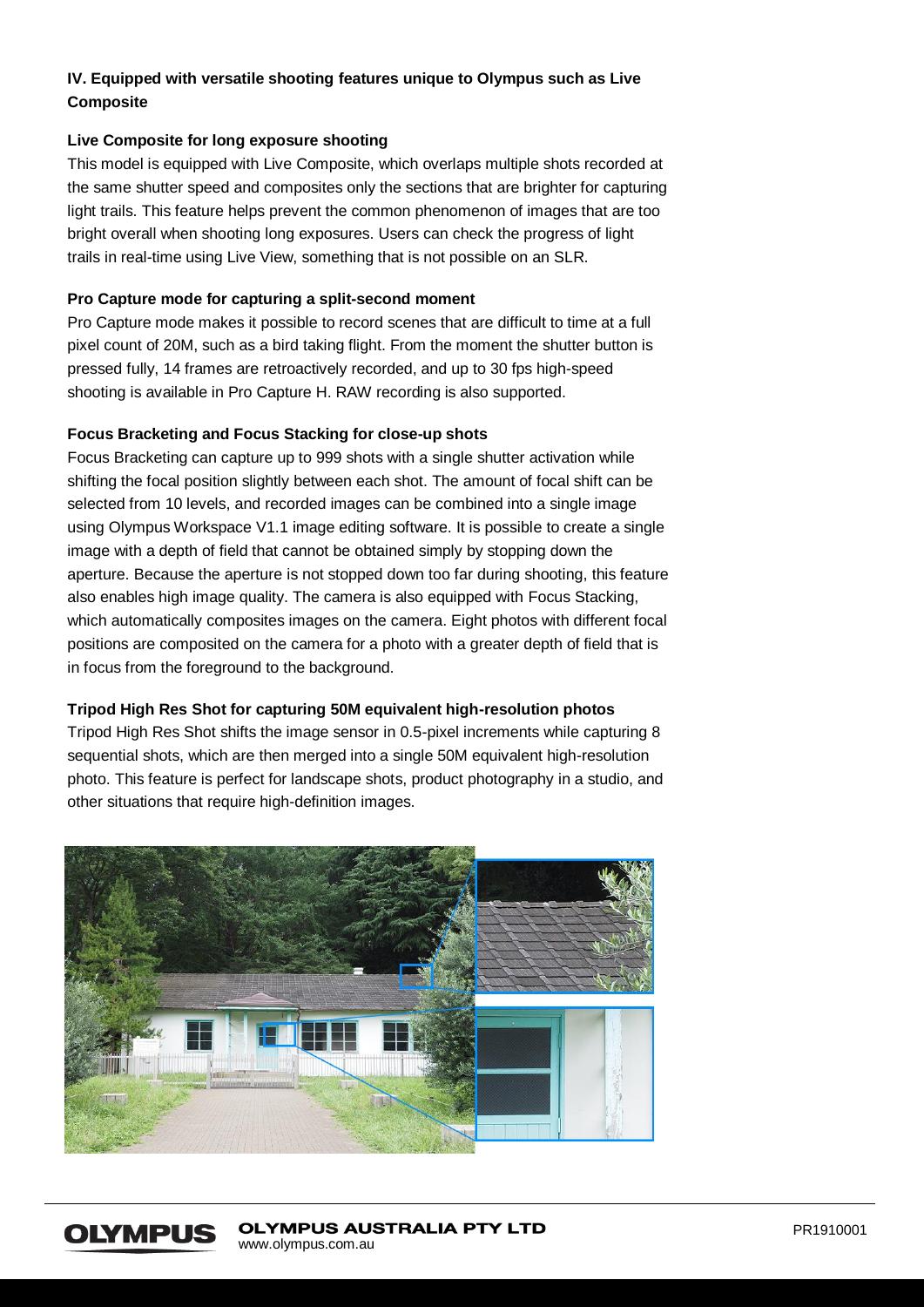# **Additional Key Features**

# **Large, high-visibility viewfinder**

This model features an approximate 2.36 million-dot, high-contrast OLED panel for vivid colours and an EVF (electronic viewfinder) optical system for minimal distortion to the edges of the screen. Such a design makes framing more accurate so the user can concentrate on shooting. The long eyepoint makes it easy to check overall framing even when wearing glasses.

# **OM-D Movie for stable 4K video recording**

Information from the On-chip Phase Detection AF sensor is used for optimal focusing when recording video. With this, users can record 4K 30P high-definition video. Combining 5-axis IS with electronic stabilisation makes it possible to record stable video with minimal camera shake. No special stabilisation equipment is required, even when moving around actively.

# **1/8000 second high-speed mechanical shutter**

This camera features a high-speed mechanical shutter that operates up to 1/8000 second, making it possible to shoot at a wide aperture setting for defocusing effects even when using a large-diameter lens in bright outdoor conditions.

# **SCN (Scene) mode**

In SCN mode, simply choose one of six themes and select the photo most like the scene you want to capture to activate optimal settings.

# **Art Filter**

Equipped with 16 Art Filter options, you can capture creative photos using simple controls. While checking the filter effect on the LCD monitor, you can make images that are uniquely your own.

### **Anti-flicker shooting and flicker scan**

With anti-flicker shooting, the camera detects the flicker frequency of light sources and controls the shutter timing at peak brightness to suppress exposure and colour variations between frames. Flicker scan makes it possible to select an appropriate shutter speed to reduce flicker effects.

# **Easy Wi-Fi connection to smartphones via Bluetooth®**

Bluetooth® can be used to automatically connect the camera to a smartphone simply by starting up the Olympus Image Share (OI.Share) smartphone app for transferring recorded images to a smartphone via Wi-Fi. By using the Share Order function, the selected images on the camera can be automatically transferred to your smartphone.

# **Custom mode**

**OLYMPUS** 

This feature can be used to register frequently used camera settings to Custom (C on the mode dial). After being registered, simply set the mode dial to C to instantly activate and shoot using saved settings.

### **Charge the battery in the camera via USB**

The battery inside the camera can be charged via USB, when on the move or not using the camera.







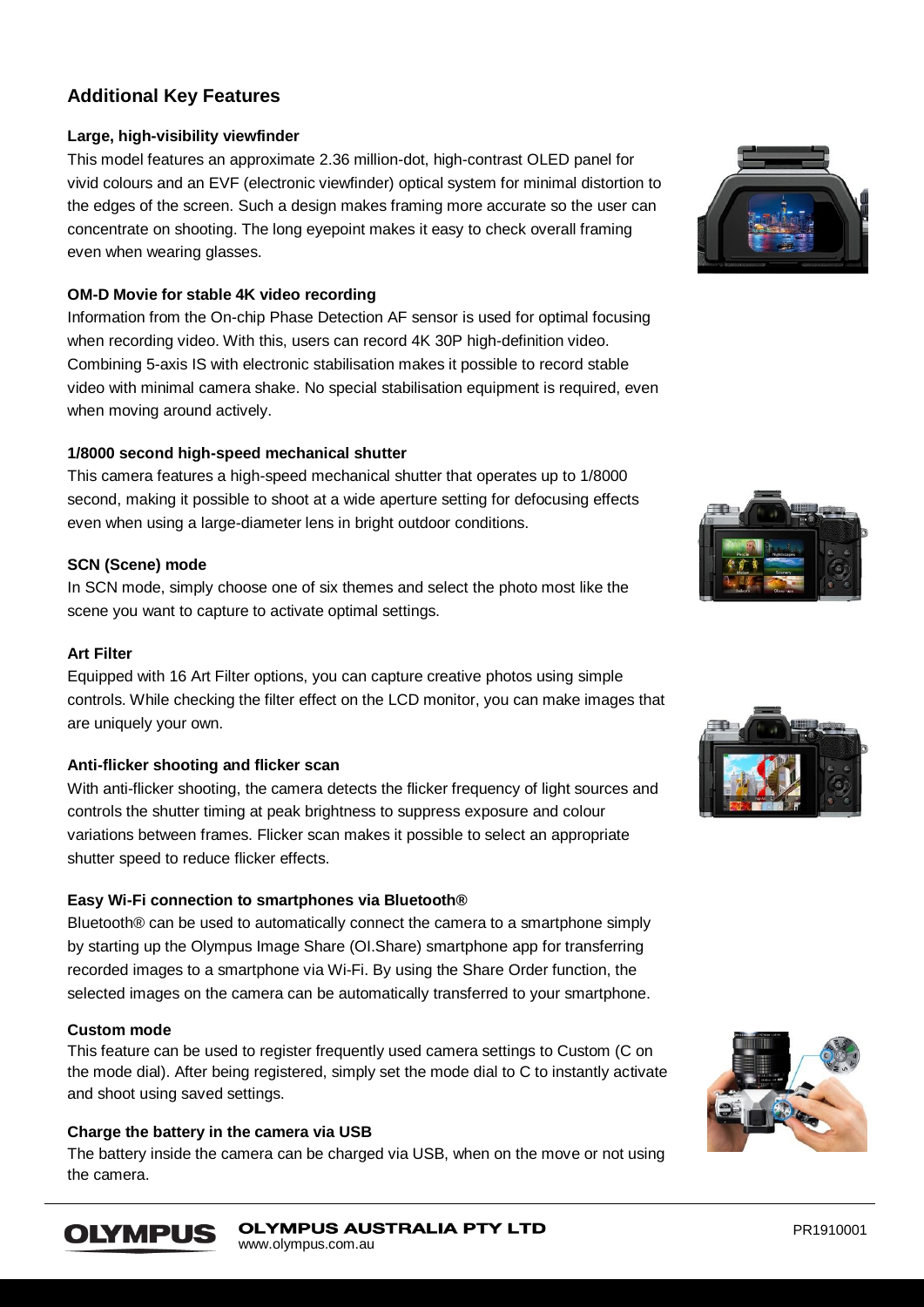# **Separately Available Accessories**

**Dedicated External Grip for the OM-D E-M5 Mark III, ECG-5 (new, sold separately)** This accessory comes with a shutter release button and control dial and provides an improved hold on the camera.

# **Electronic Flash, FL-900R (sold separately)**

This high-power flash with a maximum guide number of 58, synchronizes high-speed sequential shooting<sup>6</sup>. It has an angle of illumination of 24-200mm<sup>7</sup> and 14-20mm<sup>7</sup> when used with the wide panel. It features dustproof, splashproof, and freezeproof performance and can be used with the separately sold FR-WR Wireless Receiver for wireless<sup>8</sup> flash firing via radio signal. It can also be used to wirelessly fire the bundled flash  $FI$ -LM3.

# **Electronic Flash, FL-700WR (sold separately)**

This compact, lightweight electronic flash has a maximum guide number of 42. It provides stable wireless communication even in bright outdoor locations and when used around obstacles and also functions as a commander/receiver. Because it features a dustproof, splashproof and freezeproof construction, it can be used in any type of shooting scene. It can also be used to wirelessly fire the bundled flash FL-LM3.

# **Macro Flash, STF-8 (sold separately)**

This macro flash is perfect for using the two heads to produce images with a greater sense of three-dimensional space and has a guide number of 8.5 (2 heads) or 6 (1 head). It features a dustproof, splashproof and freezeproof performance for outdoor use and supports the unique Olympus Focus Stacking feature for photos with a greater level of creativity.

Lens compatible with the bundled ring adapter are M.Zuiko Digital ED 30mm F3.5 Macro, M.Zuiko Digital ED 60mm F2.8 Macro, and M.Zuiko Digital ED 12-40mm F2.8 PRO.

### **Large Eyecup, EP-16 (sold separately)**

This accessory block external light making the viewfinder easier to use. By using materials with elastic properties, the eyecup fits all eyes, regardless of whether the user is wearing glasses or not. Support from both the eye area and arms improve stability for a posture that reduces camera shake.

### **Remote Cable, RM-CB2 (sold separately)**

This is a pin jack-style shutter release cable (φ2.5 mm) equipped with a convenient bulb lock for long exposures. The cable is approximately 80 cm long.

# **Compact Gun Microphone, ME31 (sold separately)**

This directional gun microphone is useful when recording sounds outdoors such as bird singing. The adoption of machined metal body makes it very sturdy. It can be attached to the hot shoe of the E-M5 Mark III with a commercially-available hot shoe mount.





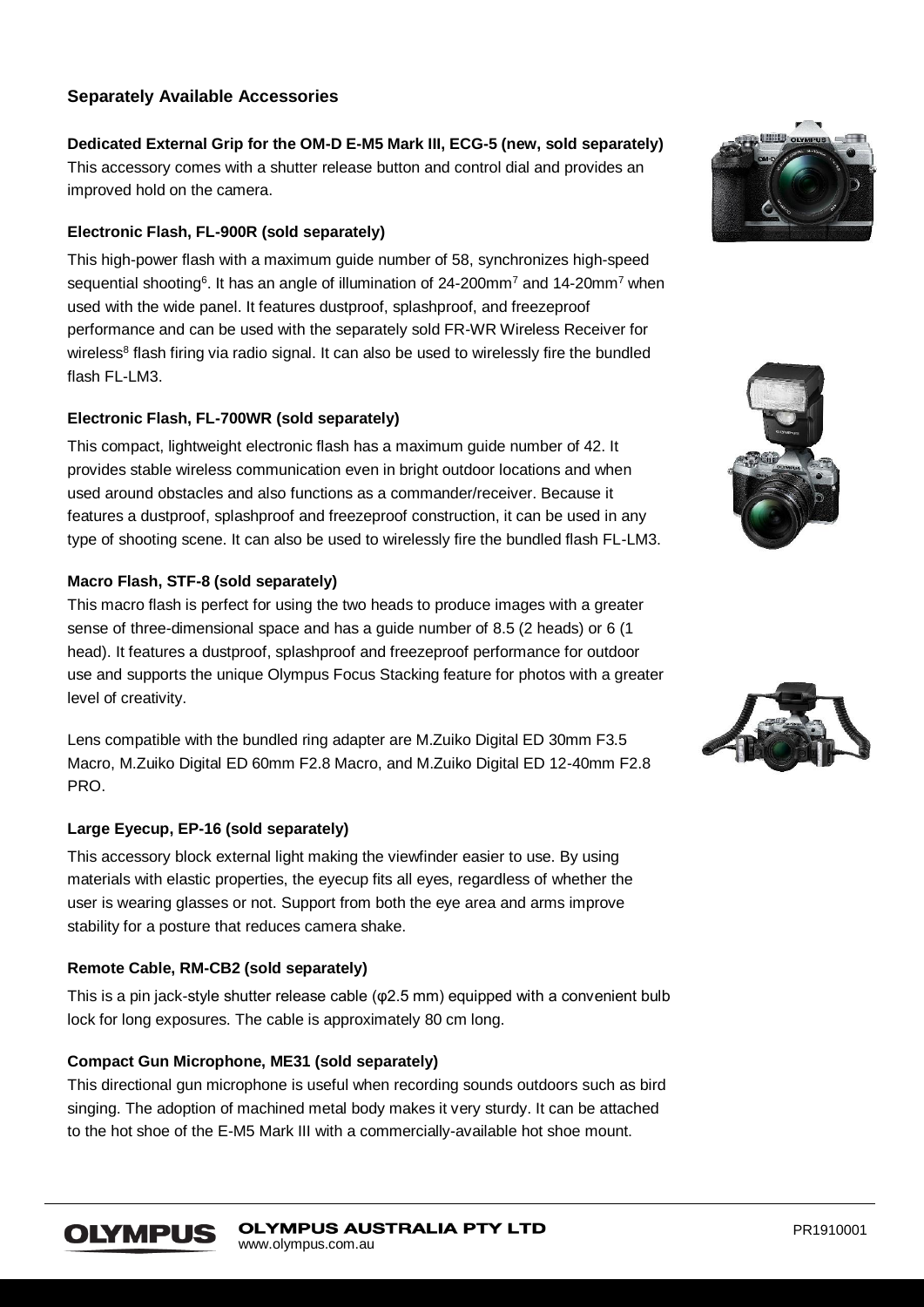

# **About Olympus**

Olympus Australia Pty Ltd is a subsidiary of Olympus Corporation, headquartered in Japan. Olympus Australia Consumer Division is responsible for the marketing and distribution of Olympus consumer products in Australia and New Zealand, and through Olympus agents and dealers in Papua New Guinea, Tahiti and the South Pacific region.

The Olympus consumer range encompasses still and video imaging products, binoculars and digital audio recorders. **olympus.com.au**

**For further information or high-resolution images please contact:**

**Olympus Australia** Natalie Nguyen (02) 9886 3992 [consumer.marketing@olympus.com.au](mailto:consumer.marketing@olympus.com.au)

<sup>1</sup> When dustproof, splashproof M.Zuiko Digital lens is attached.

<sup>2</sup> Interchangeable lens SLR camera using 35mm film that was launched in 1972 (Initially named M-1 at time of launch). <sup>3</sup> M.Zuiko Digital ED 12-40mm F2.8 PRO at a focal distance of f=40mm (35mm equivalent: f=80mm), CIPA standards compliant on 2 axes (Yaw and

Pitch).

<sup>4</sup> M.Zuiko Digital ED 12-100mm F4.0 IS PRO, M.Zuiko Digital ED 300mm F4.0 IS PRO (As of October 17, 2019)

<sup>5</sup> M.Zuiko Digital ED 12-100mm F4.0 IS PRO at a focal distance of f=100mm (35mm equivalent: f=200mm), halfway release image stabilisation: Off, frame rate: high speed. CIPA standards compliant on 2 axes (Yaw and Pitch).

 $6$  Maximum 10 fps at a flash ratio of  $1/32$ .

<sup>7</sup> 35mm equivalent.

8 Electronic Flash FL-700WR or Wireless Commander FC-WR must be attached to the hot shoe of the OM-D E-M5 Mark III.

Specifications are subject to change without notice.

Company names and product names contained in this release are trademarks or registered trademarks of their respective companies.